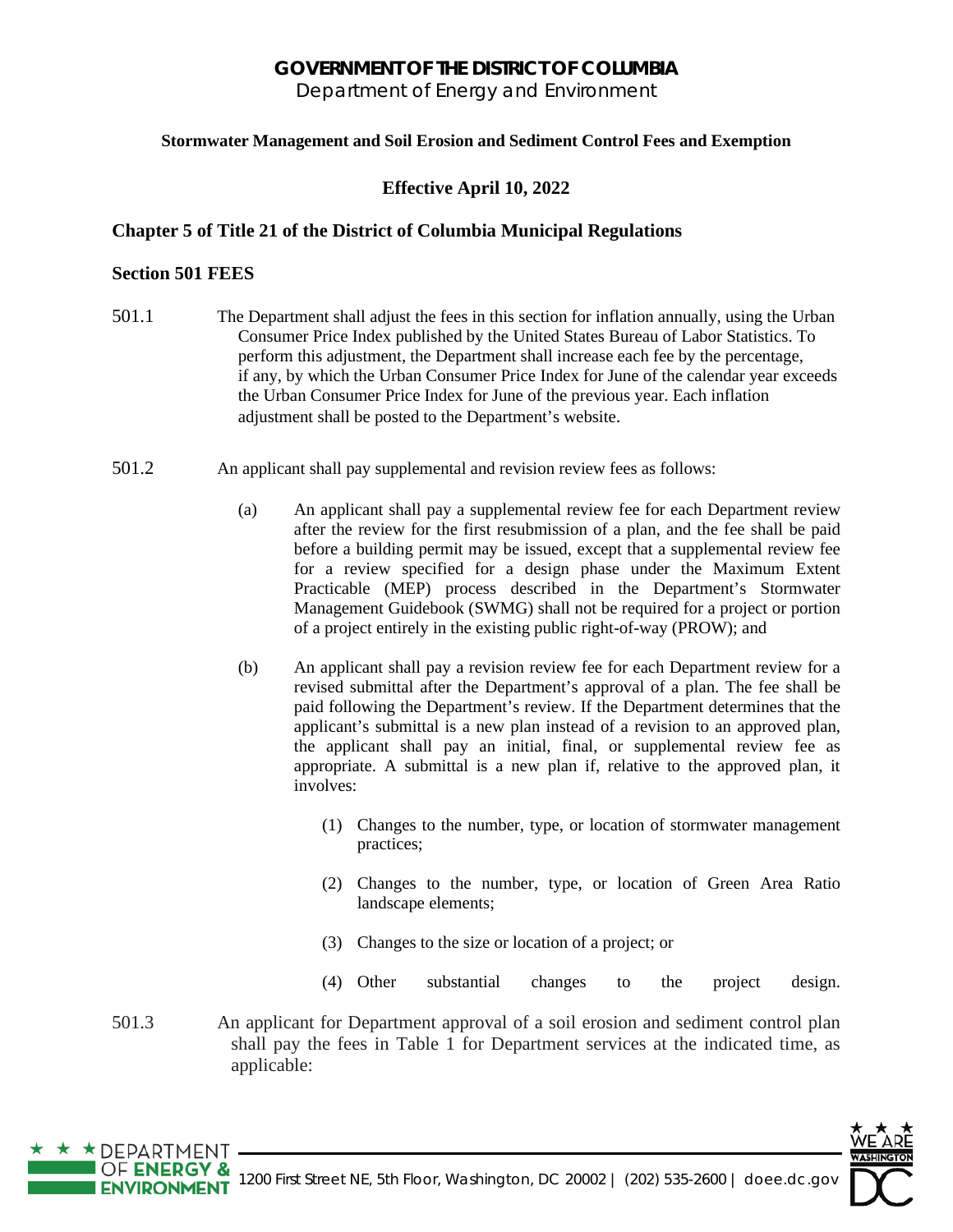|                                                  |                                         |                                                       | <b>Fees by Land Disturbance Type</b>                    |                                |
|--------------------------------------------------|-----------------------------------------|-------------------------------------------------------|---------------------------------------------------------|--------------------------------|
| <b>Payment Type</b>                              | <b>Payment</b><br>Requirement           | <b>Residential</b>                                    |                                                         | <b>All Other</b>               |
|                                                  |                                         | $> 50$ ft <sup>2</sup> and<br>$< 500$ ft <sup>2</sup> | $> 50$ ft <sup>2</sup> and<br>$< 5,000$ ft <sup>2</sup> | $\geq 5,000$ ft <sup>2</sup>   |
| Initial                                          | Due upon filing for<br>building permit  | \$58.18                                               | \$506.15                                                | \$1,245.01                     |
| Final                                            |                                         |                                                       |                                                         |                                |
| • Clearing and grading $> 5,000$ ft <sup>2</sup> |                                         | n/a                                                   |                                                         | \$0.17 per 100 ft <sup>2</sup> |
| • Excavation base fee                            | Due before building<br>permit is issued | n/a                                                   | \$506.15                                                |                                |
| • Excavation $> 66$ yd <sup>3</sup>              |                                         |                                                       | \$0.12 per $yd^3$                                       |                                |
| • Filling $> 66$ yd <sup>3</sup>                 |                                         | \$0.12 per $yd^3$                                     |                                                         |                                |
| Supplemental                                     | Due before building<br>permit is issued | \$116.36                                              | \$116.36                                                | \$1,163.56                     |
| Revision                                         | Due upon review                         | \$58.18                                               | \$58.18                                                 | \$581.78                       |

**Table 1. Fees for Soil Erosion and Sediment Control Plan Review**

501.4 An applicant for Department approval of a Stormwater Management Plan (SWMP) shall pay the fees in Table 2 for Department services at the indicated time, as applicable:

**Table 2. Fees for Stormwater Management Plan Review**

| <b>Payment Type</b> | <b>Payment Requirement</b>           | Fees by Combined Area of Land Disturbance and<br><b>Substantial Improvement Building Footprint</b> |                            |
|---------------------|--------------------------------------|----------------------------------------------------------------------------------------------------|----------------------------|
|                     |                                      | $\geq 5,000$ ft <sup>2</sup> and $\leq 10,000$ ft <sup>2</sup>                                     | $> 10,000$ ft <sup>2</sup> |
| Initial             | Due upon filing for building permit  | \$3,839.75                                                                                         | \$7,097.72                 |
| Final               | Due before building permit is issued | \$1,745.34                                                                                         | \$2,792.54                 |
| Supplemental        | Due before building permit is issued | \$1,163.56                                                                                         | \$2,327.12                 |
| Revision            | Due upon review                      | \$581.78                                                                                           | \$1,163.56                 |

- 501.5 An applicant for Department approval of a plan and any other person requesting the services in Table 3 shall pay the additional fees in Table 3 for Department services before issuance of a building permit, except:
	- (a) If a person is applying for relief from extraordinarily difficult site conditions, the person shall pay the fee upon applying for relief; and
	- (b) If a person is not applying
		- 1. An applicant shall be required to pay the fees in Table 3 for review of a Stormwater Pollution Prevention Plan only if the site is regulated under the Construction General Permit issued by Region III of the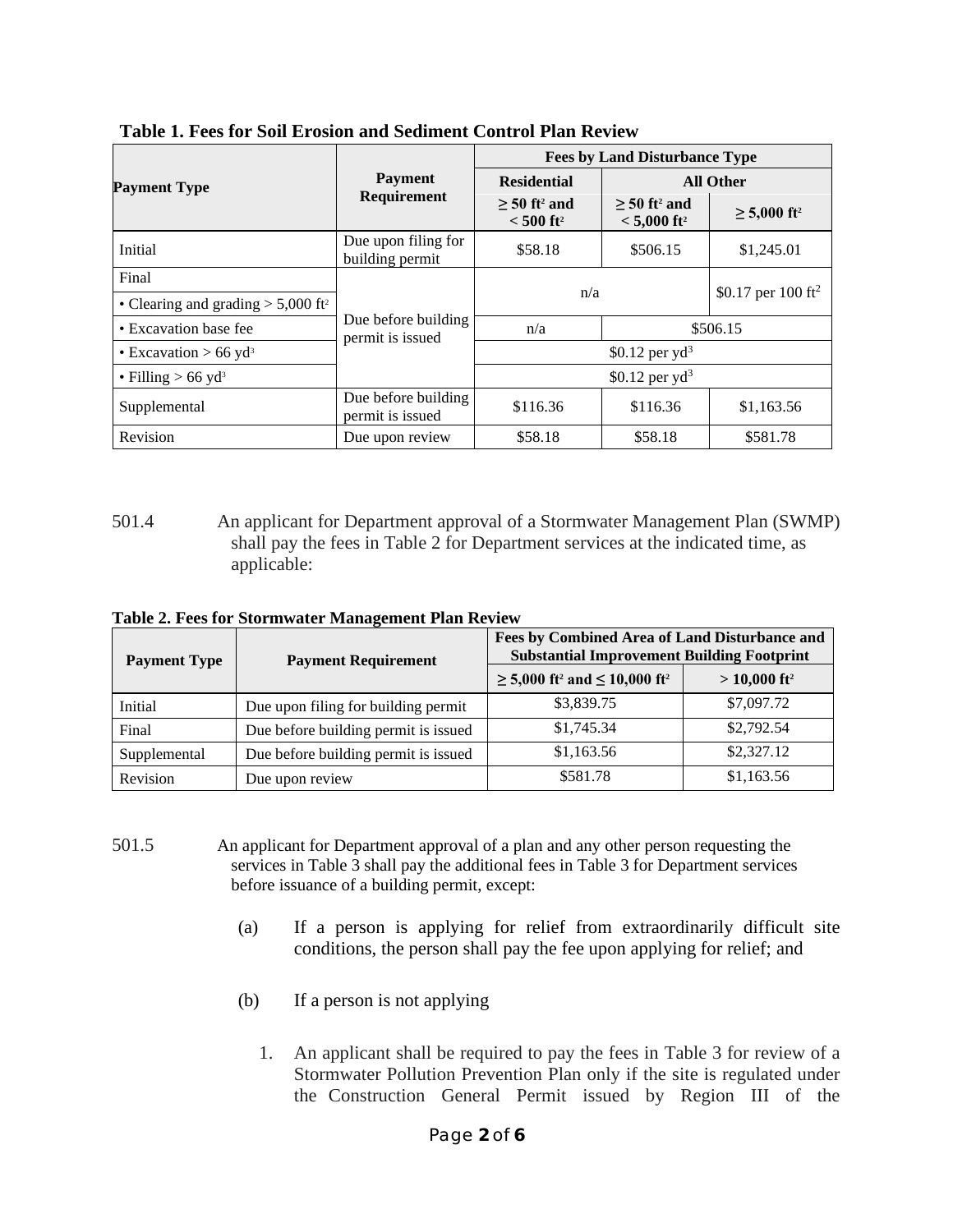# Environmental ProtectionAgency.

501.6 An applicant shall be required to pay the fees in Table 3 for review of a Stormwater Pollution Prevention Plan (SWPPP) only if the site is regulated under the Construction General Permit issued by Region III of the United States Environmental Protection Agency.

| <b>Review or Inspection Type</b>                                      | <b>Fees by Combined Area of</b><br><b>Land Disturbance and</b><br><b>Substantial Improvement</b><br><b>Building Footprint</b> |                            |
|-----------------------------------------------------------------------|-------------------------------------------------------------------------------------------------------------------------------|----------------------------|
|                                                                       | $\leq$ 10,000 ft <sup>2</sup>                                                                                                 | $>$ 10,000 ft <sup>2</sup> |
| Soil characteristics inquiry                                          | \$174.53                                                                                                                      |                            |
| Geotechnical report review                                            | $$81.45$ per hour                                                                                                             |                            |
| Pre-development review meeting                                        | No charge for first hour<br>\$81.45 per additional hour                                                                       |                            |
| After-hours inspection fee                                            | \$58.18 per hour                                                                                                              |                            |
| Stormwater pollution plan review                                      | \$1,279.92                                                                                                                    |                            |
| Dewatering pollution reduction plan review                            | \$1,279.92<br>\$2,443.48                                                                                                      |                            |
| Application for relief from extraordinarily difficult site conditions | \$581.78<br>\$1,163.56                                                                                                        |                            |

### **Table 3. Additional Fees**

- 501.7 An applicant for Department approval of a SWMP for a project being conducted solely to install a Best Management Practice (BMP) or land cover for Department certification of a Stormwater Retention Credit (SRC) shall pay the fees in Table 4 for Department services at the indicated time, as applicable, except that:
	- (a) A person who is paying a review fee in Table 2 for a major regulated project shall not be required to pay a review fee in Table 4 for the same project; and
	- (b) A person who has paid each applicable fee to the Department for its review of a SWMP shall not be required to pay a review fee in Table 4 for the same project: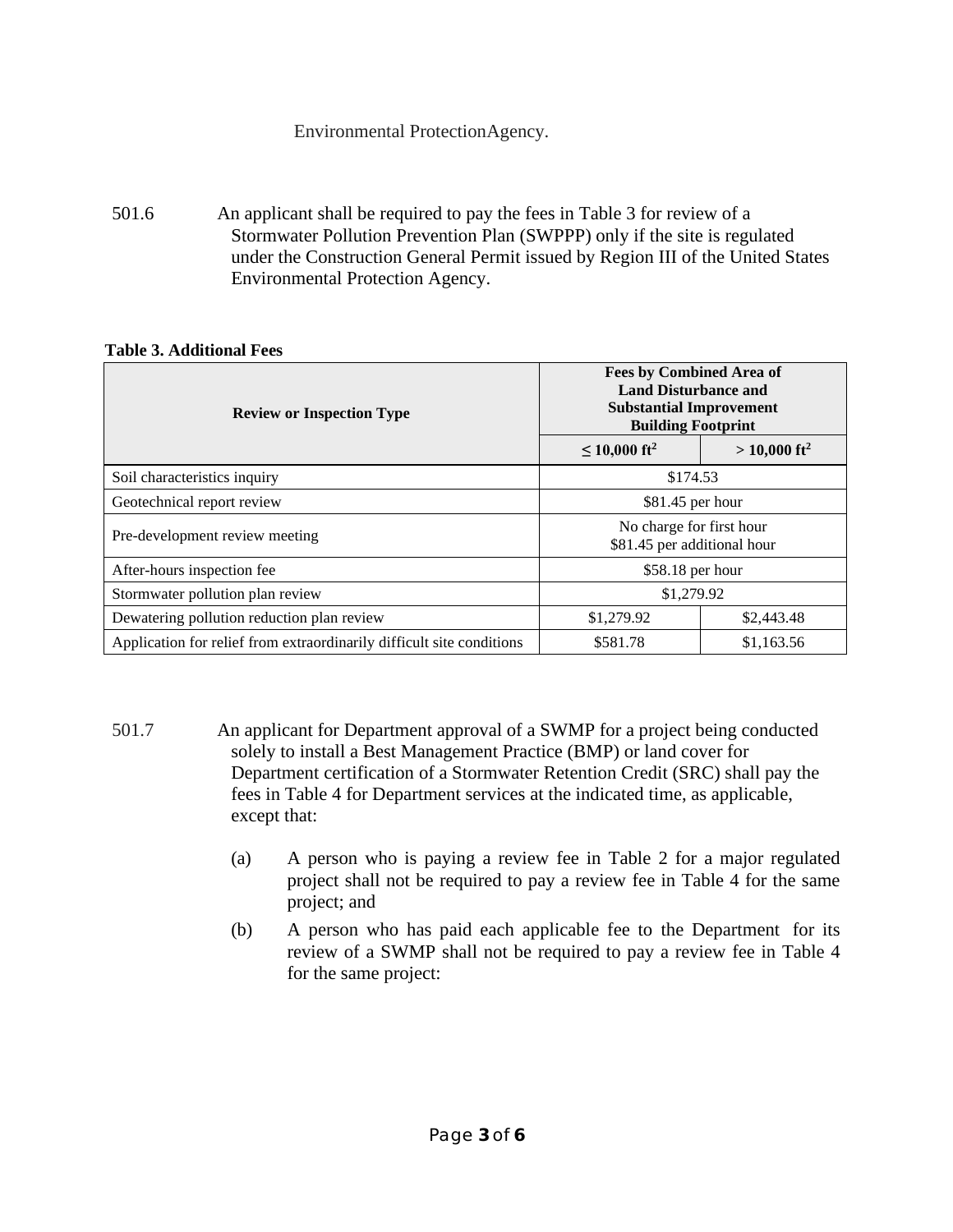| Table 4. Fees for Review of Stormwater Management Plan to Certify Stormwater Retention Credits |
|------------------------------------------------------------------------------------------------|
|------------------------------------------------------------------------------------------------|

| <b>Payment Type</b> | <b>Payment Requirement</b>           | <b>Fees by Combined Area of</b><br><b>Land Disturbance and</b><br><b>Substantial Improvement</b><br><b>Building Footprint</b> |                            |
|---------------------|--------------------------------------|-------------------------------------------------------------------------------------------------------------------------------|----------------------------|
|                     |                                      | $\leq 10,000$ ft <sup>2</sup>                                                                                                 | $>$ 10,000 ft <sup>2</sup> |
| Initial             | Due upon filing for building permit  | \$669.05                                                                                                                      | \$989.03                   |
| Final               | Due before building permit is issued | \$145.45                                                                                                                      | \$232.71                   |
| Supplemental        | Due before building permit is issued | \$581.78                                                                                                                      |                            |
| Revision            | Due upon review                      | \$290.89                                                                                                                      |                            |

<sup>501.8</sup> A person who requires Departmental approval of an as-built SWMP for SRC certification for a BMP or land cover for which a plan review fee has not been paid to the Department shall pay each applicable fee for initial and final SWMP review in Table 4.

<sup>501.10</sup> An applicant for Department approval of a Green Area Ratio plan shall pay the fees in Table 5 for Department services at the indicated time:

|  |  | Table 5. Fees for Review of Green Area Ratio Plan |  |
|--|--|---------------------------------------------------|--|
|--|--|---------------------------------------------------|--|

| <b>Payment Type</b> | <b>Payment Requirement</b>           | <b>Fees by Combined Area of</b><br><b>Land Disturbance and</b><br><b>Substantial Improvement</b><br><b>Building Footprint</b> |                            |
|---------------------|--------------------------------------|-------------------------------------------------------------------------------------------------------------------------------|----------------------------|
|                     |                                      | $\leq 10,000$ ft <sup>2</sup>                                                                                                 | $>$ 10,000 ft <sup>2</sup> |
| Initial             | Due upon filing for building permit  | \$1,279.92                                                                                                                    | \$2,365.91                 |
| Final               | Due before building permit is issued | \$581.78                                                                                                                      | \$930.85                   |
| Supplemental        | For reviews after first resubmission | \$387.85                                                                                                                      | \$775.71                   |
| Revision            | Due upon review                      | \$193.93                                                                                                                      | \$387.86                   |

501.11 The in-lieu fee shall be four dollars and seven cents (\$4.07) per year for each gallon of Off-Site Retention Volume (Offv). In accordance with the courtapproved consent decree, including court-approved modifications, for reducing Combined Sewer Overflows (CSOs) in the District of Columbia:

<sup>501.9</sup> A person who requires the Department's review of a proposed or as-built SWMP solely for the purpose of applying for a stormwater fee discount under this Chapter shall not be required to pay a plan review fee to the Department for that project, except that a person who subsequently applies for SRC certification for the same project shall pay each applicable fee for initial and final plan review before the Department will consider the application for SRC certification.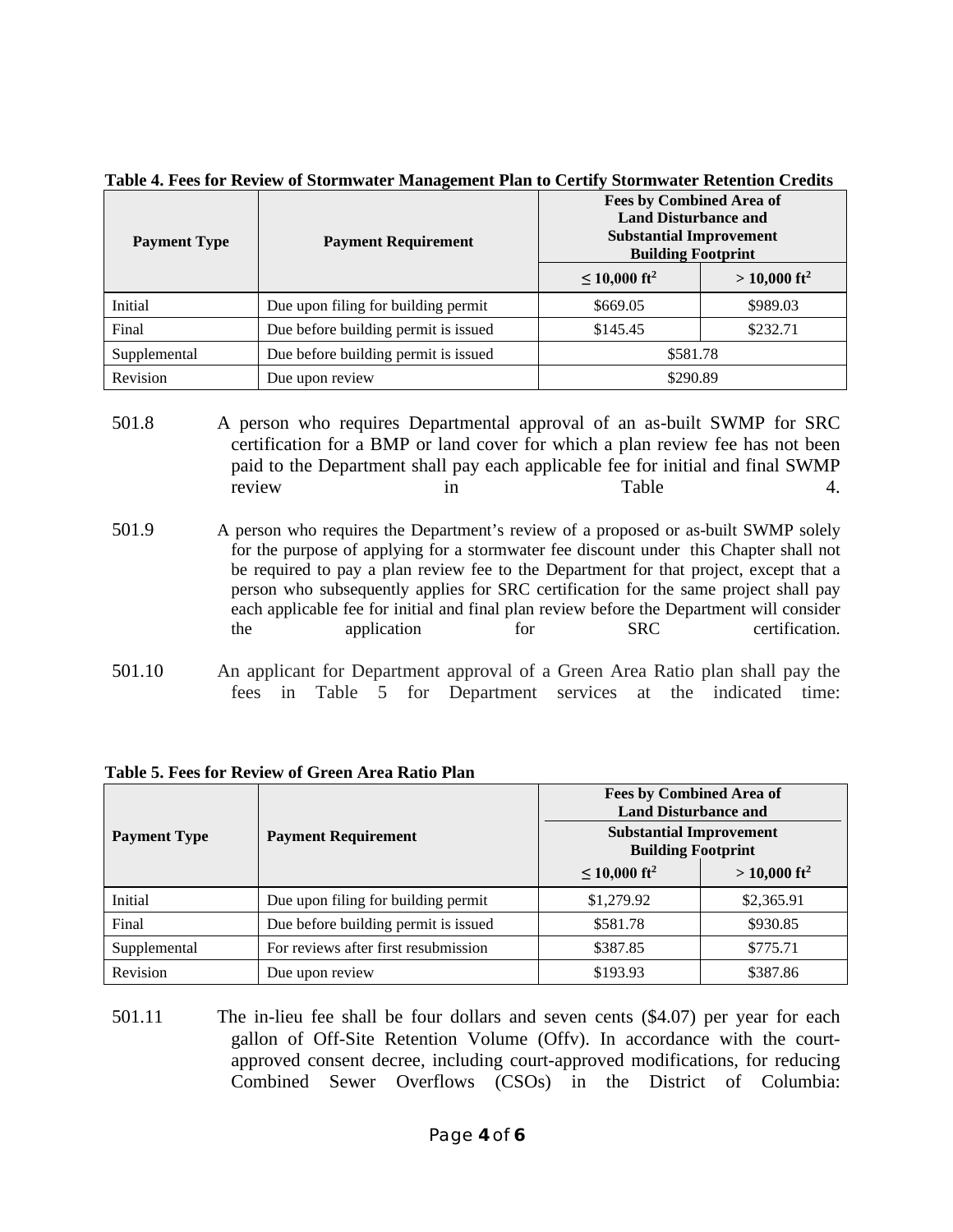(a) In-lieu fees paid by regulated projects in drainage areas that are targeted for green infrastructure implementation under a court-approved consent decree will be used to fund construction of green infrastructure in those drainage areas; and

(b) In-lieu fees paid by regulated projects in combined sewersheds will not be used to fund projects in combined sewersheds controlled by Gray CSO Controls required by a court-approved consent decree.

- 501.12 The administrative late fee for an in-lieu fee payment shall be ten percent (10%) of the late payment.
- 501.13 A person shall pay the fees in Table 6 for the indicated resource before receipt of the printed resource:

| <b>Paper Copies of Documents</b>                                                 | Cost     |
|----------------------------------------------------------------------------------|----------|
| District Standards and Specifications for Soil Erosion and Sediment Control      | \$58.18  |
| District Stormwater Management Guidebook                                         | \$101.72 |
| District Erosion and Sediment Control Standard Notes and Details (24 in x 36 in) | \$29.09  |
| District Erosion and Sediment Control Manual                                     | \$48.52  |
| District Erosion and Sediment Control Field Handbook                             | \$29.09  |

#### **Table 6. Fees for Printed Resources**

- 501.14 If a project consists entirely of single- and two-family affordable houses, is eligible for consideration under the practicable process described in § 518.14, or satisfies less than fifty percent (50%) of the SWRv on-site as described in §§ 520.4(a)(2) or 522.5(a)(2), then the applicant for Department approval of a SWMP shall pay the reduced fees in Table 7 for Department services at the indicated time, as applicable, except that:
	- (a) A person who is paying a review fee in Table 2 for a major regulated project shall not be required to pay a review fee in Table 7 for the same project; and
	- (b) A person who has paid each applicable fee to the Department for its review of a SWMP shall not be required to pay a review fee in Table 7 for the same project: